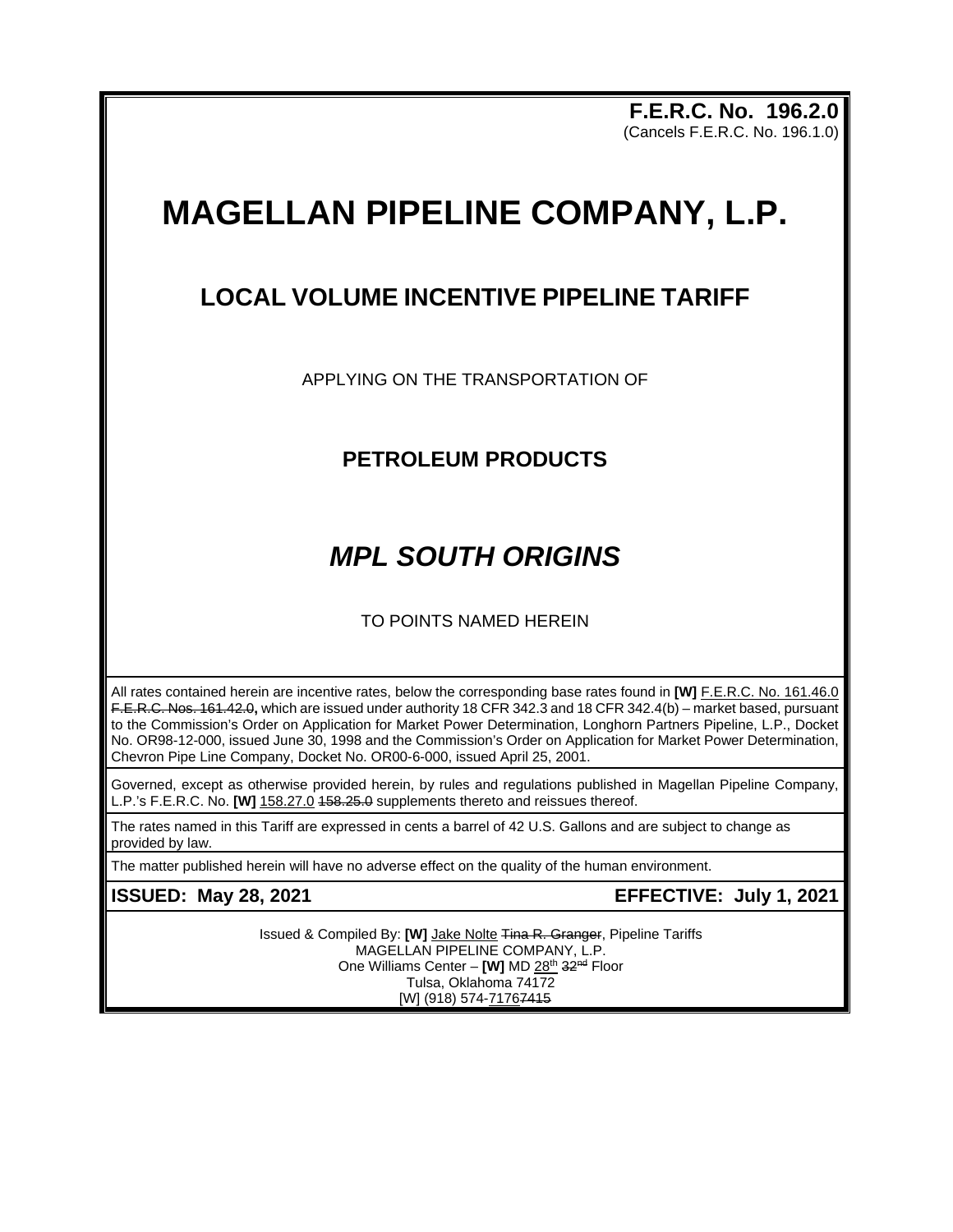## **PIPELINE INCENTIVE PROGRAM**

| <b>15- YEAR VOLUME INCENTIVE PROGRAM</b> |                                                                                                                                                                                                                                                                                                                                                                                                                                                                                                                                                                                                                                                                                                                                                                                                                                                                                                                                                                                                                                                                                                                                                                            |  |  |  |
|------------------------------------------|----------------------------------------------------------------------------------------------------------------------------------------------------------------------------------------------------------------------------------------------------------------------------------------------------------------------------------------------------------------------------------------------------------------------------------------------------------------------------------------------------------------------------------------------------------------------------------------------------------------------------------------------------------------------------------------------------------------------------------------------------------------------------------------------------------------------------------------------------------------------------------------------------------------------------------------------------------------------------------------------------------------------------------------------------------------------------------------------------------------------------------------------------------------------------|--|--|--|
| <b>ITEM NO</b>                           | From: Incentive Origins: [Note 1] Galena Park, TX; East Houston, TX; Pasadena (MVP), TX; and/or<br>Carrier's Origins defined in Item 200, F.E.R.C No. [W] 161.46.0 461.42.0 [Note 2], any supplements thereto<br>and reissues thereof.<br>To: Incentive Destination: Belen Station (Valencia Co.), NM                                                                                                                                                                                                                                                                                                                                                                                                                                                                                                                                                                                                                                                                                                                                                                                                                                                                      |  |  |  |
|                                          | 1. Rates set forth in this item apply to deliveries of Petroleum Products from the Incentive<br>Origins listed above to the single Incentive Destination listed above.                                                                                                                                                                                                                                                                                                                                                                                                                                                                                                                                                                                                                                                                                                                                                                                                                                                                                                                                                                                                     |  |  |  |
|                                          | Any Shipper desiring to avail itself of the Incentive Rate, as set forth herein must satisfy<br>all of the following provisions to be a "Participating Shipper"<br>Shipper must enter into a prior written "Commitment Contract" with Carrier.<br>The "Commitment Term" shall be at least fifteen years (one hundred eighty<br>$\bullet$<br>months), but no longer than the effectiveness of this Item or any successive<br>issues, reissues, amendment thereto, or extensions as provided for in the<br>Commitment Contract. The first (1 <sup>st</sup> ) Contract Year of the Commitment Term<br>will begin on the Service Commencement Date defined in the Commitment<br>Contract.                                                                                                                                                                                                                                                                                                                                                                                                                                                                                      |  |  |  |
|                                          | In addition to the terms and conditions contained in this item, all applicable rules and<br>2.<br>regulations in MPL's F.E.R.C. No. [W] 158.27.0 458.25.0, supplements thereto and<br>reissues thereof, also apply.                                                                                                                                                                                                                                                                                                                                                                                                                                                                                                                                                                                                                                                                                                                                                                                                                                                                                                                                                        |  |  |  |
|                                          | 3. The Total Guaranteed Committed Volume shall be 38,325,000 barrels over the<br>fifteen-year (180 month) Commitment Term. In addition to the Total Guaranteed<br>Committed Volume requirement, Carrier must deliver for Participating Shipper a<br>Minimum Quarterly Volume Requirement of 638,750 barrels.                                                                                                                                                                                                                                                                                                                                                                                                                                                                                                                                                                                                                                                                                                                                                                                                                                                               |  |  |  |
| 300                                      | 4. Qualifying volumes that will apply toward the Total Guaranteed Committed Volume and<br>the Minimum Quarterly Volume Requirement during the Commitment Term shall<br>include:                                                                                                                                                                                                                                                                                                                                                                                                                                                                                                                                                                                                                                                                                                                                                                                                                                                                                                                                                                                            |  |  |  |
|                                          | a. All volumes that are nominated, shipped and ultimately delivered by the<br>Participating Shipper in its own name, as inventory owner, from the Incentive<br>Origins to the single Incentive Destination of Belen Station (Valencia Co.), NM                                                                                                                                                                                                                                                                                                                                                                                                                                                                                                                                                                                                                                                                                                                                                                                                                                                                                                                             |  |  |  |
|                                          | 5. Carrier will invoice the Participating Shipper at the time of shipment and at rates set out<br>in the following tariff publications as applicable: Item 200 or Item 310 of MPL's F.E.R.C.<br>No. [W] 161.46.0 461.42.0 or, if applicable, F.E.R.C. No. 195.0.0 and any successive<br>issues, reissues and amendments thereto of these tariff publications. If at the end of<br>any Contract Quarter (as defined in the Commitment Contract), the Participating<br>Shipper has met the Minimum Quarterly Volume Requirement, Carrier will calculate the<br>difference between the rate invoiced and the applicable Incentive Rate defined in<br>paragraph 6 for qualifying volumes (as specified in paragraph 4(a)), and will issue the<br>calculated payment to Participating Shipper. If at the end of any Contract Quarter, the<br>Participating Shipper has not met the Minimum Quarterly Volume Requirement, Carrier<br>will not issue the payment referenced in the immediately preceding sentence to<br>Participating Shipper. No volumes shall be carried forward or backward to meet the<br>Minimum Quarterly Volume Requirement in any other Contract Quarter. |  |  |  |
|                                          |                                                                                                                                                                                                                                                                                                                                                                                                                                                                                                                                                                                                                                                                                                                                                                                                                                                                                                                                                                                                                                                                                                                                                                            |  |  |  |